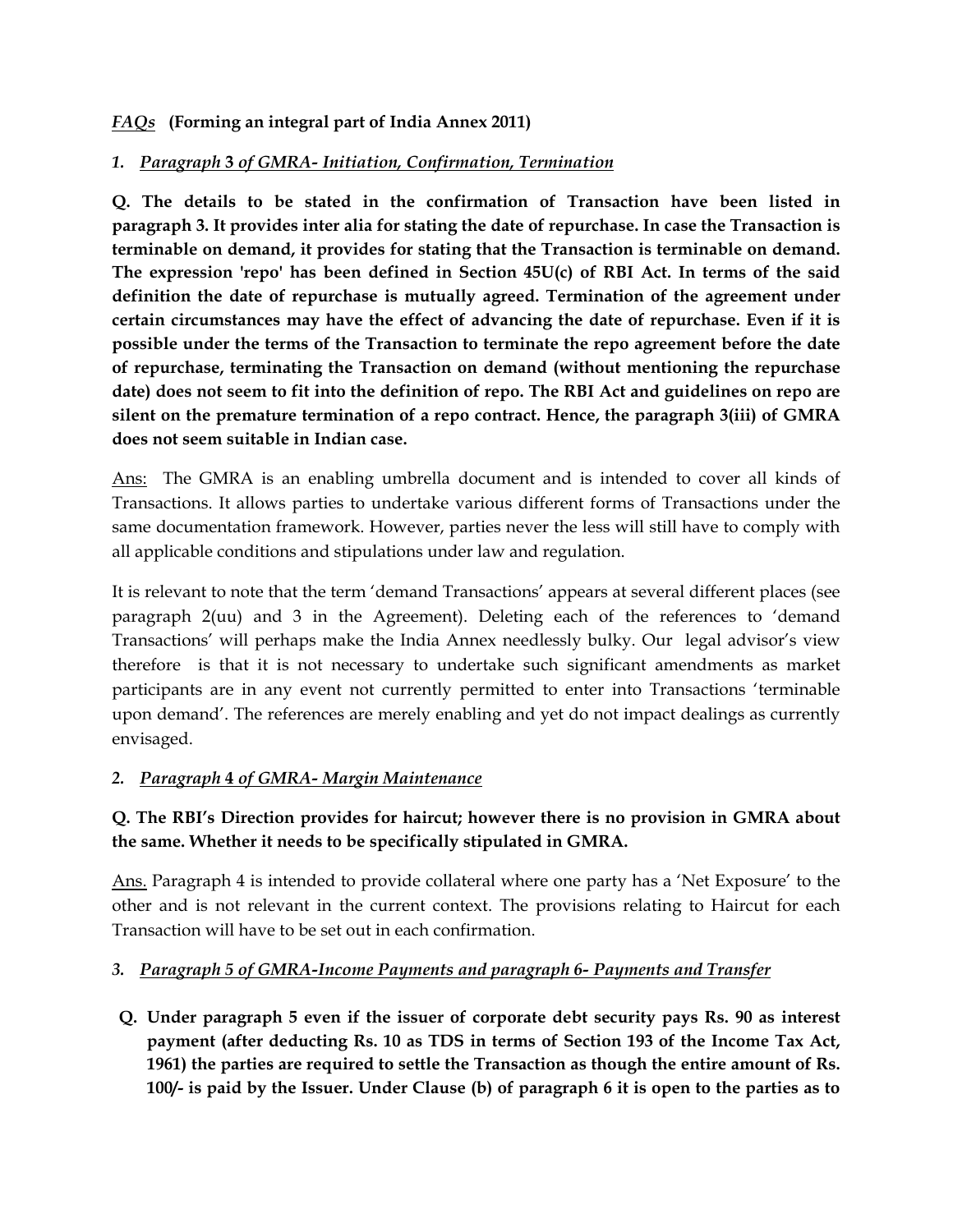**how the deduction of tax at source by the issuer will be dealt with. The inconsistencies needs to be removed in such a way as would adequately deal with the deduction of tax at source which is a statutory requirement without placing either of the parties in an unjust position with respect to interest payment and tax deduction. This needs to be examined from operational and tax point of view.** 

Ans. The issue of TDS by an issuer on coupon payments does not arise for bonds issued after 1st June, 2008 and which are dematerialized and listed on a recognized stock exchange. For bonds issued prior to 1st June, 2008, in case the issuer deducts tax at source on the coupon payment, the holder of the bond would receive form 16 for such deduction. The holder would then treat this as an "Advance Tax" and pass on the entire gross coupon amount to the owner of the bond as detailed in para 5 of GMRA.

# *4. Paragraph 7 of GMRA - Contractual Currency*

**Q. Clause (a) of paragraph 7 allows a payee to accept the payment in any other currency. Whether such a requirement is relevant, when GMRA is intended for domestic transfer of securities/funds and contractual currency is INR. Since the base currency in terms of paragraph 1(g) of India Annex is INR, it is felt that payer should not be allowed to make payment in a currency other than INR.** 

Ans. Amendment to paragraph 7(a) is not necessary as in any case the 'currency of the Purchase Price' is INR and the 'Base Currency' is also INR.

### *5. Paragraph 10 of GMRA- Events of Default*

**Q. Clause (a) of paragraph 10 lists event of defaults, however no notice period has been specified except for serial No. (x). Whether it will be advisable to specify appropriate time period for individual event of default? If yes, what could be specific time period for individual events of default?** 

Ans. Clause (x) of paragraph 10 provides for failure to perform obligations other than those mentioned under paragraph 10(a) from Clause (i) to (ix). The time period is intentionally not provided for Clause (i) to (ix) of paragraph 10(a) so that party may terminate the GMRA as early as possible after a default. It may not be appropriate to alter the time lines in the market standard documentation. Parties are of course free to incorporate changes to the timelines if they so desire. However, in our experience parties prefer to retain the time lines as the standard. Our preference therefore is not to alter paragraph 10 to provide for any notice or grace period.